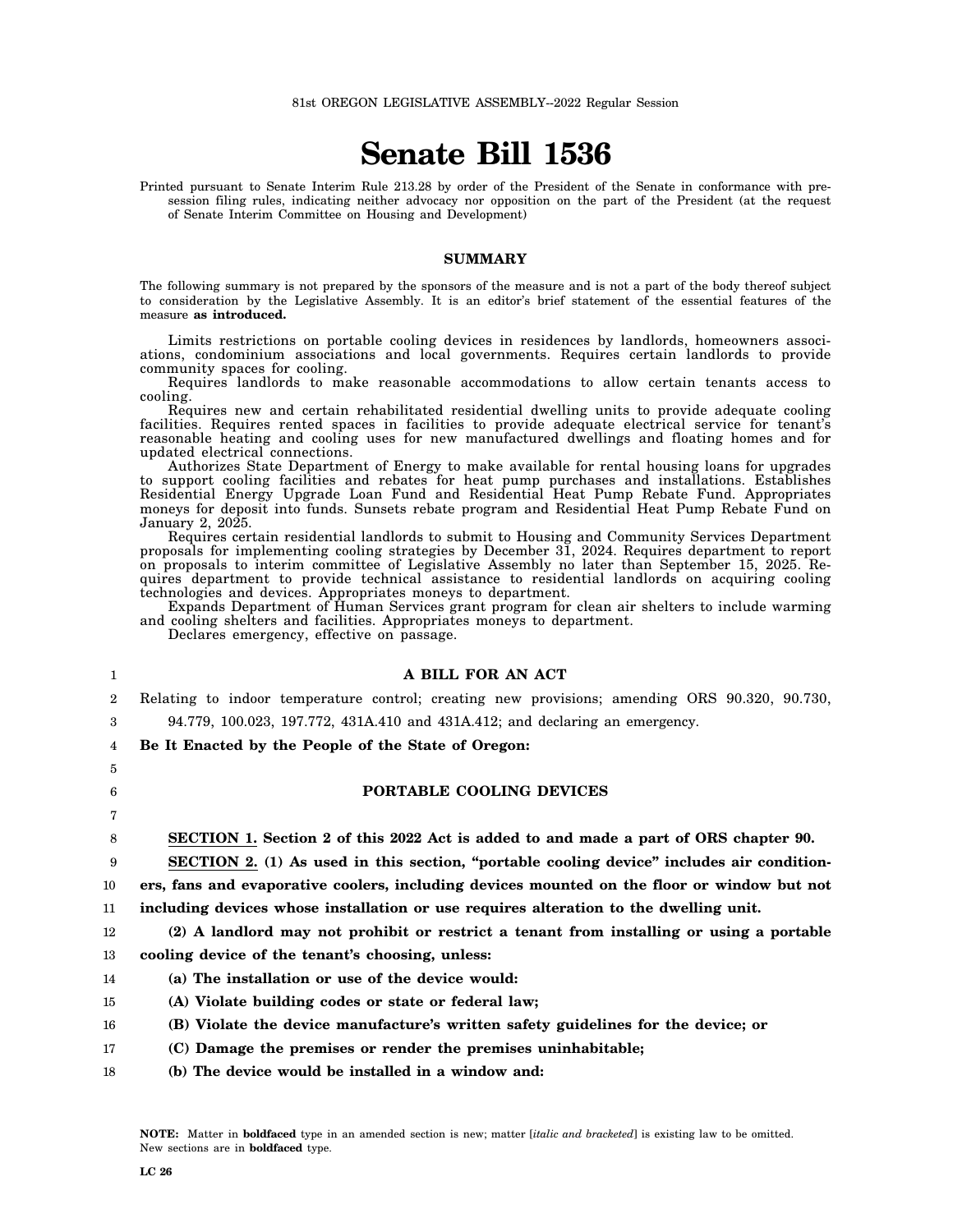1 2 3 4 5 6 7 8 9 10 11 12 13 14 15 16 17 18 19 20 21 22 23 24 25 26 27 28 29 30 31 32 33 34 35 36 37 38 39 40 41 **(A) The window is a necessary egress from the dwelling unit; (B) The device would interfere with the tenant's ability to lock a window that is accessible from outside; or (C) Requires the use of brackets or other hardware that would damage the window frame or puncture the envelope of the building; or (c) The restrictions are only to require that the device be: (A) Installed by the landlord or landlord's agent; (B) Subject to inspection or servicing by the landlord or landlord's agent; or (C) Removed from October 1 through April 30. (3) If a landlord issues a termination notice under ORS 90.392 or 90.630 based on a violation of a restriction regulating a portable cooling device allowed under subsection (2) of this section: (a) On each day that the outdoor temperature at the premises reaches 90 degrees, the notice period described in ORS 90.392 (3), (4), (5) or (6) or 90.630 (1), (3) or (6) does not run. (b) The termination notice must state that the deadline of a cure period designated in the notice, if any, and the date of termination specified in the notice will be extended by one day for each day that the outdoor temperature at the premises reaches 90 degrees. (4) A landlord must provide cooling assistance as described in subsection (5) of this section if the dwelling unit is in: (a) A manufactured dwelling park; (b) A recreational vehicle park; or (c) A multifamily structure with five or more dwelling units in which fewer than half of the units are capable of installing and operating a portable cooling device, not including a fan. (5) On each day in which, in the locality of the premises, the National Weather Service of the National Oceanic and Atmospheric Administration has predicted or indicated that there exists a heat index of extreme danger, a landlord required to provide cooling assistance under subsection (4) of this section shall: (a) Make available a community space within or adjacent to the premises that is cooled and that can accommodate 10 or more individuals; or (b) If a landlord cannot provide a community space under paragraph (a) of this subsection, make a welfare check on each tenant who requests a welfare check and who is without a portable cooling device, not including a fan. SECTION 3.** ORS 94.779 is amended to read: 94.779. (1) A provision of a planned community's governing document or landscaping or architectural guidelines that imposes irrigation requirements on an owner or the association is void and unenforceable while any of the following is in effect: (a) A declaration by the Governor that a severe, continuing drought exists or is likely to occur in a political subdivision within which the planned community is located; (b) A finding by the Water Resources Commission that a severe, continuing drought exists or is likely to occur in a political subdivision within which the planned community is located;

42 43 (c) An ordinance adopted by the governing body of a political subdivision within which the planned community is located that requires conservation or curtailment of water use; or

44 45 (d) A rule adopted by the association under subsection (2) of this section to reduce or eliminate irrigation water use.

[2]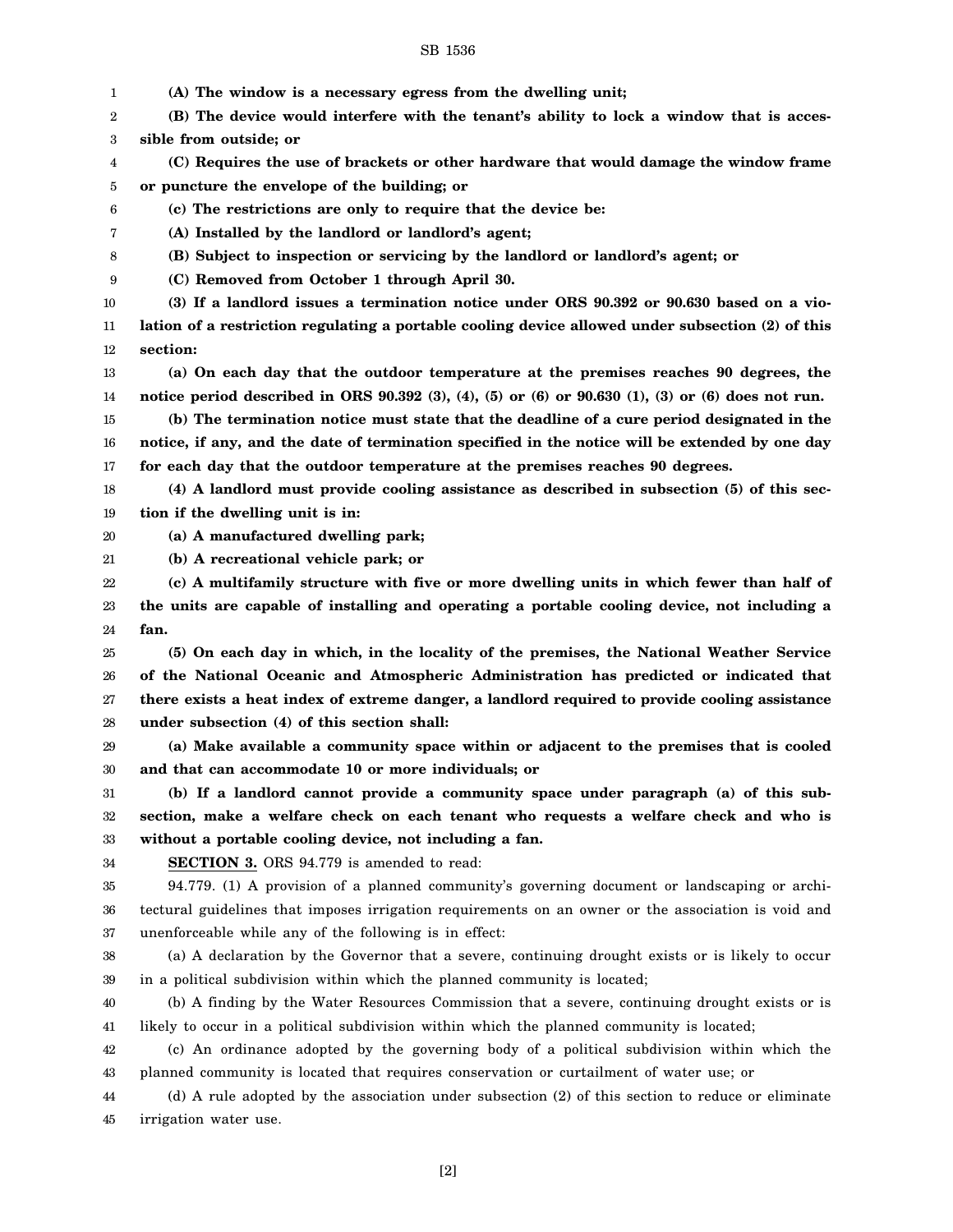1 2 3 (2) Notwithstanding any provision of a planned community's governing documents or landscaping or architectural guidelines imposing irrigation requirements on an owner or the association, an association may adopt rules that:

4 5 6 (a) Require the reduction or elimination of irrigation on any portion of the planned community. (b) Permit or require the replacement of turf or other landscape vegetation with xeriscape on any portion of the planned community.

7 8 (c) Require prior review and approval by the association or its designee of any plans by an owner or the association to replace turf or other landscape vegetation with xeriscape.

9 10 11 (d) Require the use of best practices and industry standards to reduce the landscaped areas and minimize irrigation of existing landscaped areas of common property where turf is necessary for the function of the landscaped area.

12 13 14 (3) Except as provided in subsections (4) and (5) of this section, **if adopted on or after January 1, 2018,** the following provisions of a planned community's governing document are void and unenforceable:

15 16 (a) A provision that prohibits or restricts the use of the owner's unit or lot as the premises of an exempt family child care provider participating in the subsidy program under ORS 329A.500; or

17 18 19 (b) If the unit does not share a wall, floor or ceiling surface in common with another unit, a provision that prohibits or restricts the use of the owner's unit or lot as a certified or registered family child care home pursuant to ORS 329A.250 to 329A.450.

20 21 22 23 (4) Subsection (3) of this section does not prohibit a homeowners association from adopting or enforcing a provision of the planned community's governing document that regulates parking, noise, odors, nuisance, use of common property or activities that impact the cost of insurance policies held by the planned community, provided the provision:

24 (a) Is reasonable; and

25 26 27 (b) Does not have the effect of prohibiting or restricting the use of a unit or lot as the premises of an exempt family child care provider participating in the subsidy program under ORS 329A.500 or as a certified or registered family child care home pursuant to ORS 329A.250 to 329A.450.

28 29 (5)(a) Subsection (3) of this section does not apply to planned communities that provide housing for older persons.

30 31 (b) As used in this subsection, "housing for older persons" has the meaning given that term in ORS 659A.421.

#### 32 33 **(6) A provision in a planned community's governing document that restricts or prohibits the installation or use of a portable cooling device, as defined in section 2 (1) of this 2022 Act,**

34 **is void and unenforceable, unless:**

35 **(a) The installation or use of the device would:**

36 **(A) Violate building codes or state or federal law; or**

37 **(B) Violate the device manufacture's written safety guidelines for the device; or**

38 39 **(b) The restrictions are only to require that the device be removed from October 1 through April 30.**

40 **SECTION 4.** ORS 100.023 is amended to read:

41 42 43 100.023. (1) A provision of a condominium's governing document or landscaping or architectural guidelines that imposes irrigation requirements on a unit owner or the association is void and unenforceable while any of the following is in effect:

44 45 (a) A declaration by the Governor that a severe, continuing drought exists or is likely to occur in a political subdivision within which the condominium is located;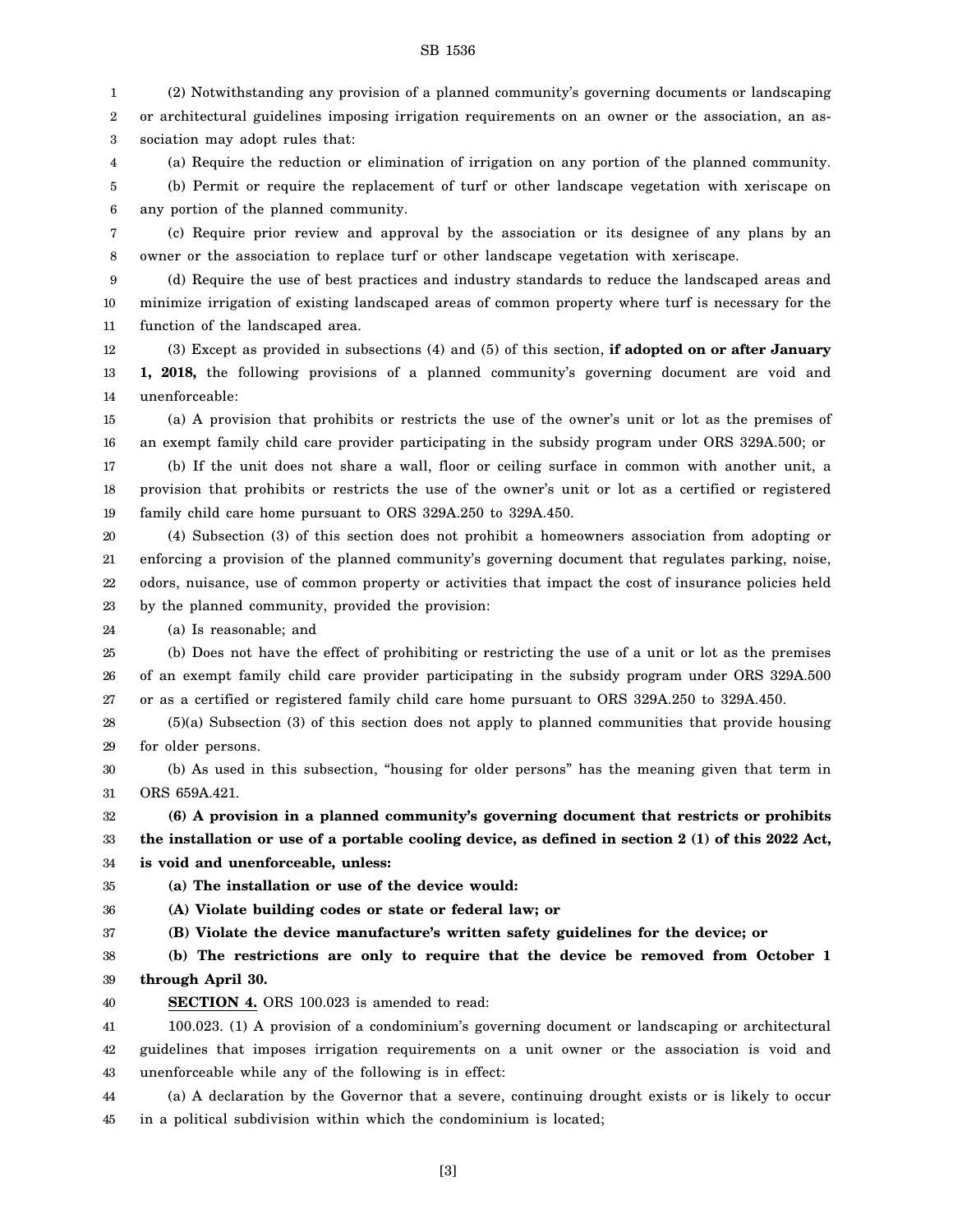1 2 (b) A finding by the Water Resources Commission that a severe, continuing drought exists or is likely to occur in a political subdivision within which the condominium is located;

3 4 (c) An ordinance adopted by the governing body of a political subdivision within which the condominium is located that requires conservation or curtailment of water use; or

5 6 (d) A rule adopted by the association under subsection (2) of this section to reduce or eliminate irrigation water use.

7 8 9 (2) Notwithstanding any provision of a condominium's governing document or landscaping or architectural guidelines imposing irrigation requirements on a unit owner or the association, an association may adopt rules that:

10 (a) Require the reduction or elimination of irrigation on any portion of the condominium.

11 12 (b) Permit or require the replacement of turf or other landscape vegetation with xeriscape on any portion of the condominium.

13 14 (c) Require prior review and approval by the association or its designee of any plans by a unit owner or the association to replace turf or other landscape vegetation with xeriscape.

15 16 17 (d) Require the use of best practices and industry standards to reduce the landscaped areas and minimize irrigation of existing landscaped general common elements where turf is necessary for the function of the general common elements.

18 19 (3) Except as provided in subsections (4) and (5) of this section, **if adopted after January 1, 2018,** the following provisions of a condominium's governing document are void and unenforceable:

20 21 22 23 (a) A provision that prohibits or restricts the use of the unit owner's condominium unit or any limited common element designated for exclusive use by the occupants of the unit as the premises of an exempt family child care provider participating in the subsidy program under ORS 329A.500; or

24 25 26 27 (b) If the condominium unit does not share a wall, floor or ceiling surface in common with another unit, a provision that prohibits or restricts the use of the unit owner's condominium unit or any limited common element designated for exclusive use by the occupants of the unit as a certified or registered family child care home pursuant to ORS 329A.250 to 329A.450.

28 29 30 31 (4) Subsection (3) of this section does not prohibit an association of unit owners from adopting or enforcing a provision of the condominium's governing document that regulates parking, noise, odors, nuisance, use of common elements or activities that impact the cost of insurance policies held by the condominium, provided the provision:

32 (a) Is reasonable; and

33 34 35 (b) Does not have the effect of prohibiting or restricting the use of a unit as the premises of an exempt family child care provider participating in the subsidy program under ORS 329A.500 or as a certified or registered family child care home pursuant to ORS 329A.250 to 329A.450.

36 37 (5)(a) Subsection (3) of this section does not apply to condominiums that provide housing for older persons.

38 39 (b) As used in this subsection, "housing for older persons" has the meaning given that term in ORS 659A.421.

40 41 42 **(6) A provision in a condominium's governing document that restricts or prohibits the installation or use of a portable cooling device, as defined in section 2 (1) of this 2022 Act, is void and unenforceable, unless:**

43 **(a) The installation or use of the device would:**

44 **(A) Violate building codes or state or federal law;**

45 **(B) Violate the device manufacture's written safety guidelines for the device; or**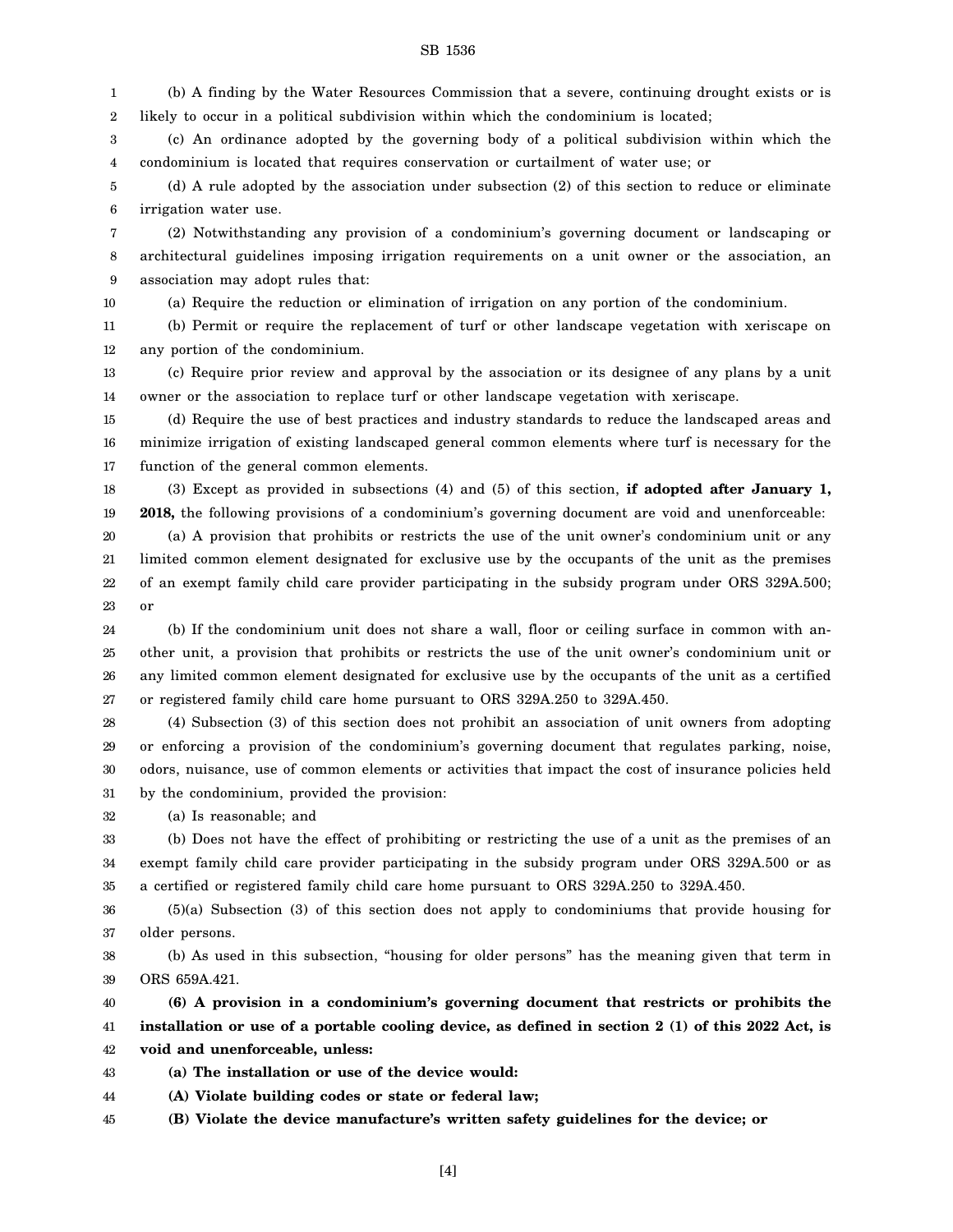| 1  | (C) Interfere with the common elements of the condominium;                                           |
|----|------------------------------------------------------------------------------------------------------|
| 2  | (b) The device would be installed in a window and:                                                   |
| 3  | (A) The window is a necessary egress from the unit;                                                  |
| 4  | (B) The device would interfere with the unit owner's ability to lock a window that is ac-            |
| 5  | cessible from outside; or                                                                            |
| 6  | (C) Requires the use of brackets or other hardware that would damage the window frame                |
| 7  | or puncture the envelope of the building; or                                                         |
| 8  | (c) The restrictions are only to require that the device be:                                         |
| 9  | (A) Installed by building maintenance or a licensed contractor; or                                   |
| 10 | (B) Removed from October 1 through April 30.                                                         |
| 11 | <b>SECTION 5.</b> ORS 197.772 is amended to read:                                                    |
| 12 | 197.772. (1) Notwithstanding any other provision of law, a local government shall allow a prop-      |
| 13 | erty owner to refuse to consent to any form of historic property designation at any point during the |
| 14 | designation process. Such refusal to consent shall remove the property from any form of consider-    |
| 15 | ation for historic property designation under ORS 358.480 to 358.545 or other law, except for con-   |
| 16 | sideration or nomination to the National Register of Historic Places pursuant to the National        |
| 17 | Historic Preservation Act of 1966, as amended (54 U.S.C. 300101 et seq.).                            |
| 18 | (2) A permit for the demolition or modification of property removed from consideration for his-      |
| 19 | toric property designation under subsection (1) of this section may not be issued during the 120-day |
| 20 | period following the date of the property owner's refusal to consent.                                |
| 21 | (3) A local government shall allow a property owner to remove from the property a historic           |
| 22 | property designation that was imposed on the property by the local government.                       |
| 23 | (4) A local government may not enforce any ordinance or design regulation restricting                |
| 24 | the use of a portable cooling device, as defined in section 2 (1) of this 2022 Act, based on a       |
| 25 | historic property designation for property used as a residential tenancy, unless:                    |
| 26 | (a) The restriction is necessary to protect or prohibit the removal of historical archi-             |
| 27 | tectural features of the property; or                                                                |
| 28 | (b) The restriction only requires that the device be removed from October 1 through                  |
| 29 | April 30.                                                                                            |
| 30 | SECTION 6. (1) Section 2 of this 2022 Act applies to tenancies commenced before, on or               |
| 31 | after the effective date of this 2022 Act.                                                           |
| 32 | (2) The amendments to ORS 94.779 by section 3 of this 2022 Act apply to provisions in                |
| 33 | governing documents adopted before, on or after the effective date of this 2022 Act.                 |
| 34 | (3) The amendments to ORS 100.023 by section 4 of this 2022 Act apply to provisions in               |
| 35 | a condominium's governing document adopted before, on or after the effective date of this            |
| 36 | 2022 Act.                                                                                            |
| 37 | (4) The amendments to ORS 197.772 by section 5 of this 2022 Act apply to ordinances and              |
| 38 | design regulations adopted by a local government before, on or after the effective date of this      |
| 39 | 2022 Act.                                                                                            |
| 40 |                                                                                                      |
| 41 | REASONABLE ACCOMMODATION                                                                             |
| 42 |                                                                                                      |
| 43 | SECTION 7. Section 8 of this 2022 Act is added to and made a part of ORS chapter 90.                 |
| 44 | SECTION 8. A landlord shall, at the expense of the tenant, make or allow reasonable                  |
| 45 | modifications to the premises or the rules, policies or practices of the landlord in order to        |
|    |                                                                                                      |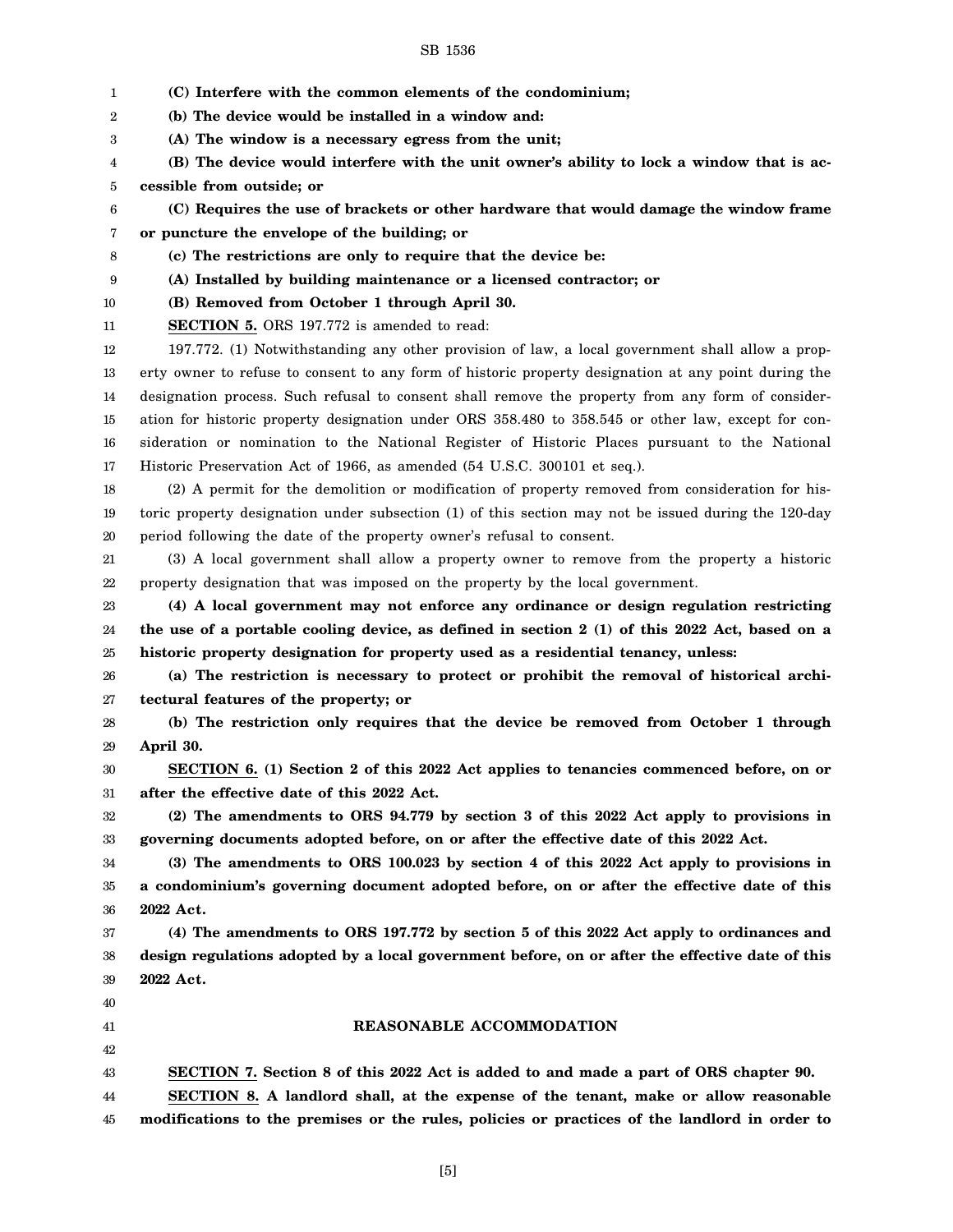| 1                | provide or allow the installation and use of air conditioning, air-source or ground-source heat       |
|------------------|-------------------------------------------------------------------------------------------------------|
| $\boldsymbol{2}$ | pumps or any other cooling technology, for a tenant who:                                              |
| 3                | (1) Resides in a manufactured dwelling or recreational vehicle owned by the landlord;                 |
| 4                | (2) Is medically vulnerable or mobility challenged, including children and youth with                 |
| 5                | special health care needs and persons with disabilities; or                                           |
| 6                | (3) Is at least 65 years of age or under 10 years of age.                                             |
| 7                |                                                                                                       |
| 8                | COOLING REQUIREMENTS IN NEW OR RENOVATED UNITS                                                        |
| 9                |                                                                                                       |
| 10               | <b>SECTION 9.</b> ORS 90.320 is amended to read:                                                      |
| 11               | 90.320. (1) A landlord shall at all times during the tenancy maintain the dwelling unit in a          |
| 12               | habitable condition. For purposes of this section, a dwelling unit shall be considered unhabitable if |
| 13               | it substantially lacks:                                                                               |
| 14               | (a) Effective waterproofing and weather protection of roof and exterior walls, including windows      |
| 15               | and doors;                                                                                            |
| 16               | (b) Plumbing facilities that conform to applicable law in effect at the time of installation[,] and   |
| 17               | are maintained in good working order;                                                                 |
| 18               | (c) A water supply approved under applicable law that is:                                             |
| 19               | (A) Under the control of the tenant or landlord and is capable of producing hot and cold running      |
| 20               | water;                                                                                                |
| 21               | (B) Furnished to appropriate fixtures;                                                                |
| 22               | (C) Connected to a sewage disposal system approved under applicable law; and                          |
| 23               | (D) Maintained so as to provide safe drinking water and to be in good working order to the            |
| 24               | extent that the system can be controlled by the landlord;                                             |
| 25               | (d) Adequate heating facilities that conform to applicable law at the time of installation and are    |
| 26               | maintained in good working order;                                                                     |
| 27               | (e) Electrical lighting with wiring and electrical equipment that conform to applicable law at the    |
| 28               | time of installation and is maintained in good working order;                                         |
| 29               | (f) Buildings, grounds and appurtenances at the time of the commencement of the rental agree-         |
| 30               | ment in every part safe for normal and reasonably foreseeable uses, clean, sanitary and free from     |
| 31               | all accumulations of debris, filth, rubbish, garbage, rodents and vermin, and all areas under control |
| 32               | of the landlord kept in every part safe for normal and reasonably foreseeable uses, clean, sanitary   |
| 33               | and free from all accumulations of debris, filth, rubbish, garbage, rodents and vermin;               |
| 34               | (g) Except as otherwise provided by local ordinance or by written agreement between the land-         |
| 35               | lord and the tenant, an adequate number of appropriate receptacles for garbage and rubbish in clean   |
| 36               | condition and good repair at the time of the commencement of the rental agreement, and the land-      |
| 37               | lord shall provide and maintain appropriate serviceable receptacles thereafter and arrange for their  |
| 38               | removal;                                                                                              |
| 39               | (h) Floors, walls, ceilings, stairways and railings maintained in good repair;                        |
| 40               | (i) Ventilating, air conditioning and other facilities and appliances, including elevators, main-     |
| 41               | tained in good repair if supplied or required to be supplied by the landlord;                         |
| 42               | (j) Safety from fire hazards, including a working smoke alarm or smoke detector, with working         |
| 43               | batteries if solely battery-operated, provided only at the beginning of any new tenancy when the      |
| 44               | tenant first takes possession of the premises, as provided in ORS 479.270, but not to include the     |
| 45               | tenant's testing of the smoke alarm or smoke detector as provided in ORS 90.325 (1);                  |
|                  |                                                                                                       |
|                  |                                                                                                       |

[6]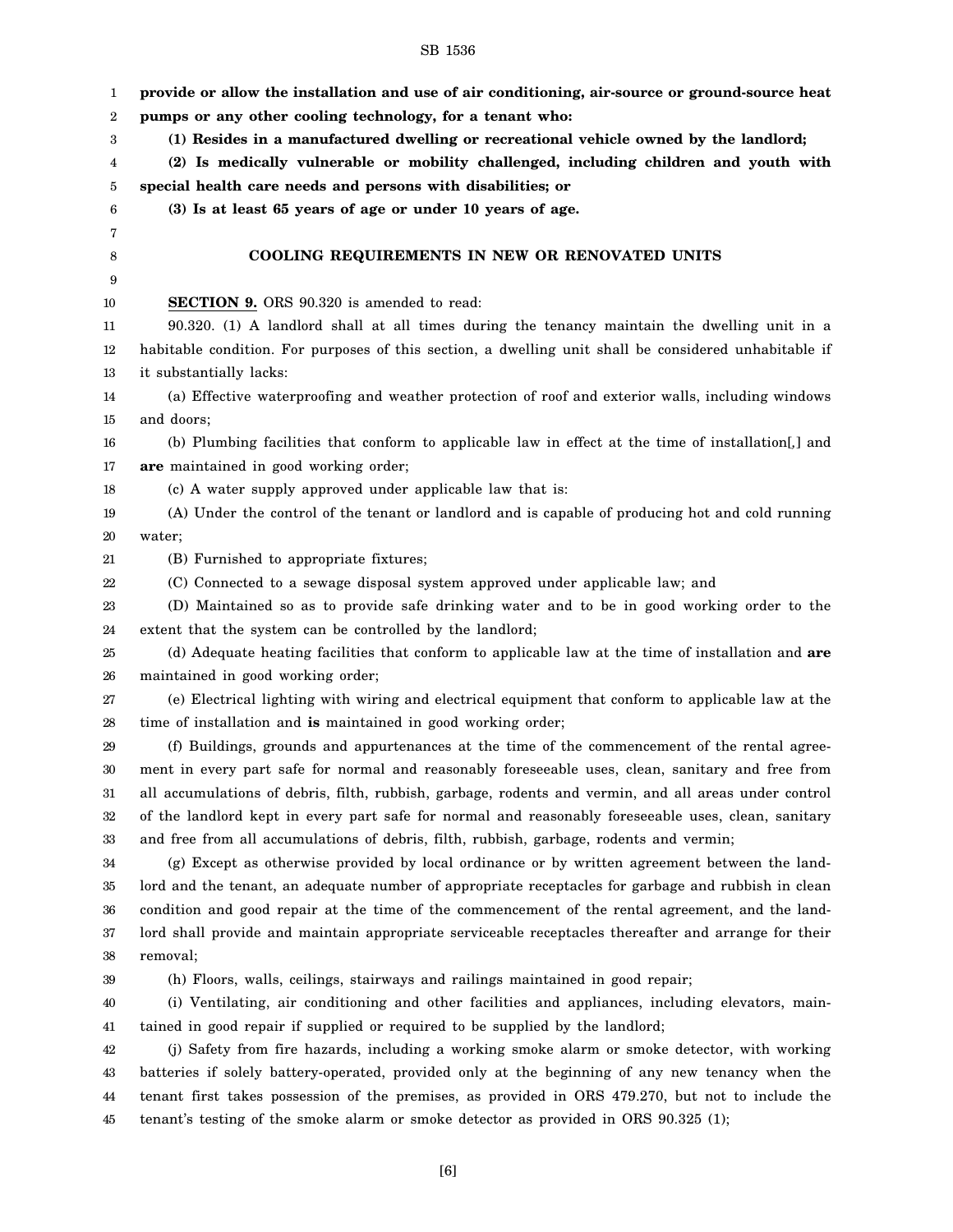1 2 3 4 5 6 7 8 9 10 11 12 13 14 15 16 17 18 19 20 21 22 23 24 25 26 27 28 29 30 31 32 33 34 35 36 37 38 39 40 41 42 43 44 45 (k) A carbon monoxide alarm, and the dwelling unit: (A) Contains a carbon monoxide source; or (B) Is located within a structure that contains a carbon monoxide source and the dwelling unit is connected to the room in which the carbon monoxide source is located by a door, ductwork or a ventilation shaft; [*or*] (L) Working locks for all dwelling entrance doors, and, unless contrary to applicable law, latches for all windows, by which access may be had to that portion of the premises that the tenant is entitled under the rental agreement to occupy to the exclusion of others and keys for those locks that require keys[*.*]**; or (m) Except as provided under subsection (2) of this section, adequate cooling facilities that: (A) Provide cooling in at least one room of the dwelling unit, not including a bathroom, kitchen or basement; (B) Conform to applicable law at the time of installation and are maintained in good working order; and (C) May include central air conditioning, an air-source or ground-source heat pump or a portable air conditioning device that is provided by the landlord. (2) Subsection (1)(m) of this section only applies to a dwelling unit if building permits were issued on or after the effective date of this 2022 Act for: (A) The construction of the dwelling unit; (B) The replacement of the dwelling unit's heating or cooling unit; or (C) Significant renovation or restoration of the dwelling unit such that installation of cooling facilities would be less than 10 percent of the overall costs of restoration.** [*(2)*] **(3)** The landlord and tenant may agree in writing that the tenant is to perform specified repairs, maintenance tasks and minor remodeling only if: (a) The agreement of the parties is entered into in good faith and not for the purpose of evading the obligations of the landlord; (b) The agreement does not diminish the obligations of the landlord to other tenants in the premises; and (c) The terms and conditions of the agreement are clearly and fairly disclosed and adequate consideration for the agreement is specifically stated. [*(3)*] **(4)** Any provisions of this section that reasonably apply only to a structure that is used as a home, residence or sleeping place [*shall*] **do** not apply to a manufactured dwelling, recreational vehicle or floating home where the tenant owns the manufactured dwelling, recreational vehicle or floating home, rents the space and, in the case of a dwelling or home, the space is not in a facility. Manufactured dwelling or floating home tenancies in which the tenant owns the dwelling or home and rents space in a facility [*shall be*] **are** governed by ORS 90.730[*,*] **and** not by this section. **SECTION 10.** ORS 90.730 is amended to read: 90.730. (1) As used in this section, "facility common areas" means all areas under control of the landlord and held out for the general use of tenants. (2) A landlord who rents a space for a manufactured dwelling or floating home shall at all times during the tenancy maintain the rented space, vacant spaces in the facility and the facility common areas in a habitable condition. The landlord does not have a duty to maintain a dwelling or home. A landlord's habitability duty under this section includes only the matters described in subsections (3) to (6) of this section.

[7]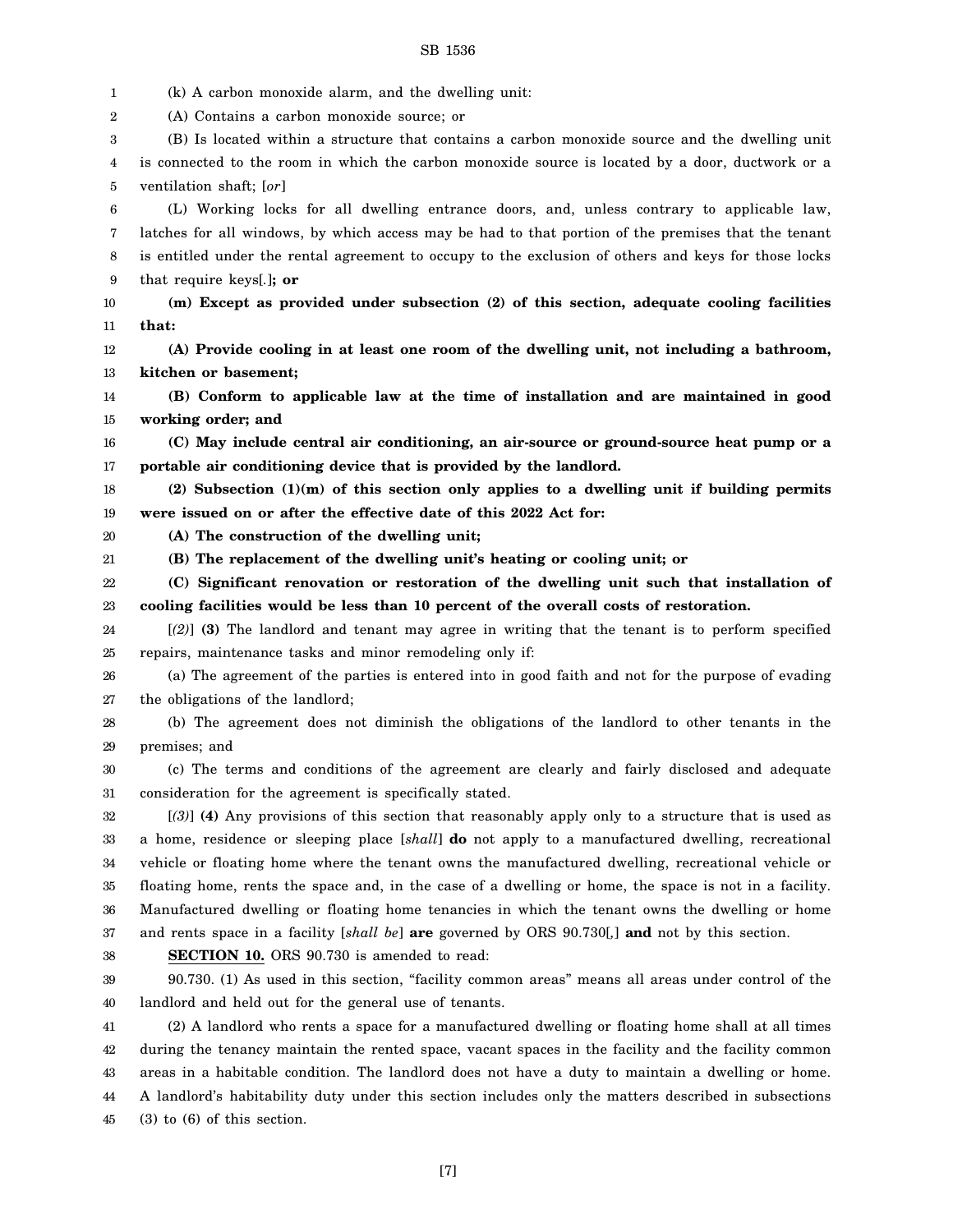1 2 (3) For purposes of this section, a rented space is considered unhabitable if it substantially lacks:

3 4 5 (a) A sewage disposal system and a connection to the space approved under applicable law at the time of installation and maintained in good working order to the extent that the sewage disposal system can be controlled by the landlord;

6 7 8 (b) If required by applicable law, a drainage system reasonably capable of disposing of storm water, ground water and subsurface water, approved under applicable law at the time of installation and maintained in good working order;

9 10 11 (c) A water supply and a connection to the space approved under applicable law at the time of installation and maintained so as to provide safe drinking water and to be in good working order to the extent that the water supply system can be controlled by the landlord;

12 13 14 15 (d) An electrical supply and a connection to the space approved under applicable law at the time of installation and maintained in good working order **and of sufficient amperage to meet reasonable year-round needs for electrical heating and cooling uses,** to the extent that the electrical supply system can be controlled by the landlord;

16 17 18 19 (e) A natural gas or propane gas supply and a connection to the space approved under applicable law at the time of installation and maintained in good working order to the extent that the gas supply system can be controlled by the landlord, if the utility service is provided within the facility pursuant to the rental agreement;

20 21 22 (f) At the time of commencement of the rental agreement, buildings, grounds and appurtenances that are kept in every part safe for normal and reasonably foreseeable uses, clean, sanitary and free from all accumulations of debris, filth, rubbish, garbage, rodents and vermin;

23 24 25 26 27 (g) Excluding the normal settling of land, a surface or ground capable of supporting a manufactured dwelling approved under applicable law at the time of installation and maintained to support a dwelling in a safe manner so that it is suitable for occupancy. A landlord's duty to maintain the surface or ground arises when the landlord knows or should know of a condition regarding the surface or ground that makes the dwelling unsafe to occupy; and

28 29 30 (h) Completion of any landlord-provided space improvements, including but not limited to installation of carports, garages, driveways and sidewalks, approved under applicable law at the time of installation.

31 32 (4) A rented space is considered unhabitable if the landlord does not maintain a hazard tree as required by ORS 90.727.

33 34 (5) A vacant space in a facility is considered unhabitable if the space substantially lacks safety from the hazards of fire or injury.

(6) A facility common area is considered unhabitable if it substantially lacks:

36 37 38 (a) Buildings, grounds and appurtenances that are kept in every part safe for normal and reasonably foreseeable uses, clean, sanitary and free from all accumulations of debris, filth, rubbish, garbage, rodents and vermin;

39 (b) Safety from the hazards of fire;

35

40 (c) Trees, shrubbery and grass maintained in a safe manner;

41 42 43 44 (d) If supplied or required to be supplied by the landlord to a common area, a water supply system, sewage disposal system or system for disposing of storm water, ground water and subsurface water approved under applicable law at the time of installation and maintained in good working order to the extent that the system can be controlled by the landlord; and

45 (e) Except as otherwise provided by local ordinance or by written agreement between the land-

[8]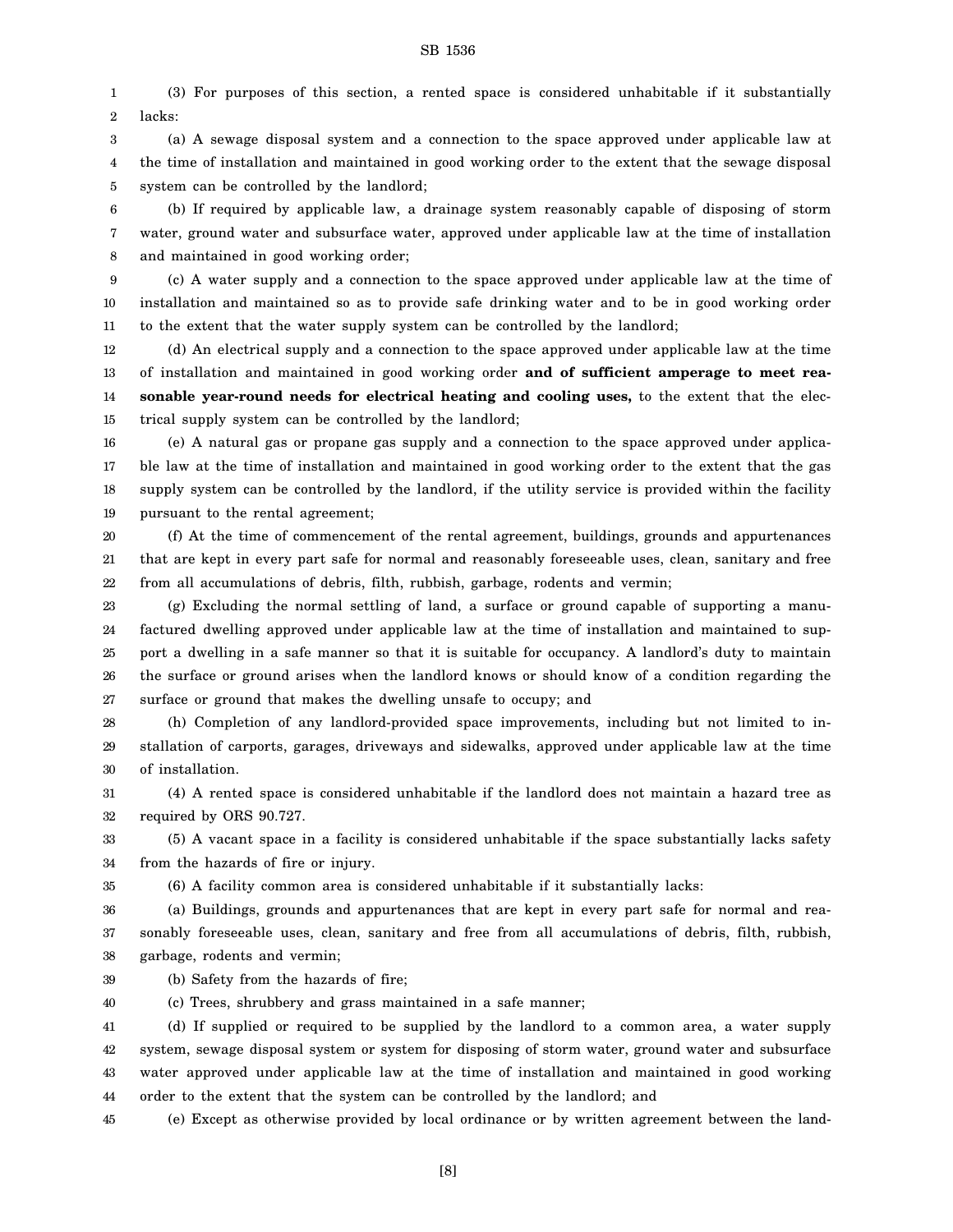| 1  | lord and the tenant, an adequate number of appropriate receptacles for garbage and rubbish in clean |
|----|-----------------------------------------------------------------------------------------------------|
| 2  | condition and good repair at the time of commencement of the rental agreement and for which the     |
| 3  | landlord shall provide and maintain appropriate serviceable receptacles thereafter and arrange for  |
| 4  | their removal.                                                                                      |
| 5  | (7) The landlord and tenant may agree in writing that the tenant is to perform specified repairs,   |
| 6  | maintenance tasks and minor remodeling only if:                                                     |
| 7  | (a) The agreement of the parties is entered into in good faith and not for the purpose of evading   |
| 8  | the obligations of the landlord;                                                                    |
| 9  | (b) The agreement does not diminish the obligations of the landlord to other tenants on the         |
| 10 | premises; and                                                                                       |
| 11 | (c) The terms and conditions of the agreement are clearly and fairly disclosed and adequate         |
| 12 | consideration for the agreement is specifically stated.                                             |
| 13 | SECTION 11. The amendments to ORS 90.730 by section 10 of this 2022 Act apply only to               |
| 14 | spaces in which, on or after the effective date of this 2022 Act:                                   |
| 15 | (1) A new manufactured dwelling or floating home is connected to the electrical supply;             |
| 16 | or                                                                                                  |
| 17 | (2) The electrical supply or electrical supply connection is replaced.                              |
| 18 |                                                                                                     |
| 19 | <b>LOANS AND REBATES FOR COOLING FACILITIES</b>                                                     |
| 20 | IN RENTAL UNITS                                                                                     |
| 21 |                                                                                                     |
| 22 | SECTION 12. (1) The State Department of Energy shall provide loans for upgrades, in-                |
| 23 | cluding electrical and mechanical upgrades, to facilitate the installation or upgrade of cooling    |
| 24 | facilities to owners of a dwelling unit used as a residential tenancy and to owners of a man-       |
| 25 | ufactured dwelling who are tenants in a manufactured dwelling park.                                 |
| 26 | $(2)(a)$ Loans made under this section must be made from moneys in the Residential En-              |
| 27 | ergy Upgrade Loan Fund established under section 14 of this 2022 Act. A loan may be made            |
| 28 | only if there are moneys available in the fund to make the loan.                                    |
| 29 | (b) Moneys received from the repayment of the loan must be deposited into the Resi-                 |
| 30 | dential Energy Upgrade Loan Fund.                                                                   |
| 31 | $(3)(a)$ The department shall adopt rules to administer the loan program.                           |
| 32 | (b) In adopting rules under this section, the department may coordinate or consult with:            |
| 33 | (A) The Housing and Community Services Department, the Building Codes Division of the               |
| 34 | Department of Consumer and Business Services, the United States Department of Energy                |
| 35 | and any other relevant agencies;                                                                    |
| 36 | (B) Nonprofit organizations and utilities; and                                                      |
| 37 | (C) Other loan or incentive providers.                                                              |
| 38 | (c) Rules adopted under this section must include:                                                  |
| 39 | (A) Preferences for providing loans that benefit low and moderate income residential                |
| 40 | tenants;                                                                                            |
| 41 | (B) Provisions for determining eligibility and verification of the upgrades;                        |
| 42 | (C) Policies and procedures for the administration and enforcement of this section and              |
| 43 | section 14 of this 2022 Act; and                                                                    |
| 44 | (D) Lending requirements and terms for the loans, including:                                        |
| 45 | (i) Interest rates charged to borrowers, if any;                                                    |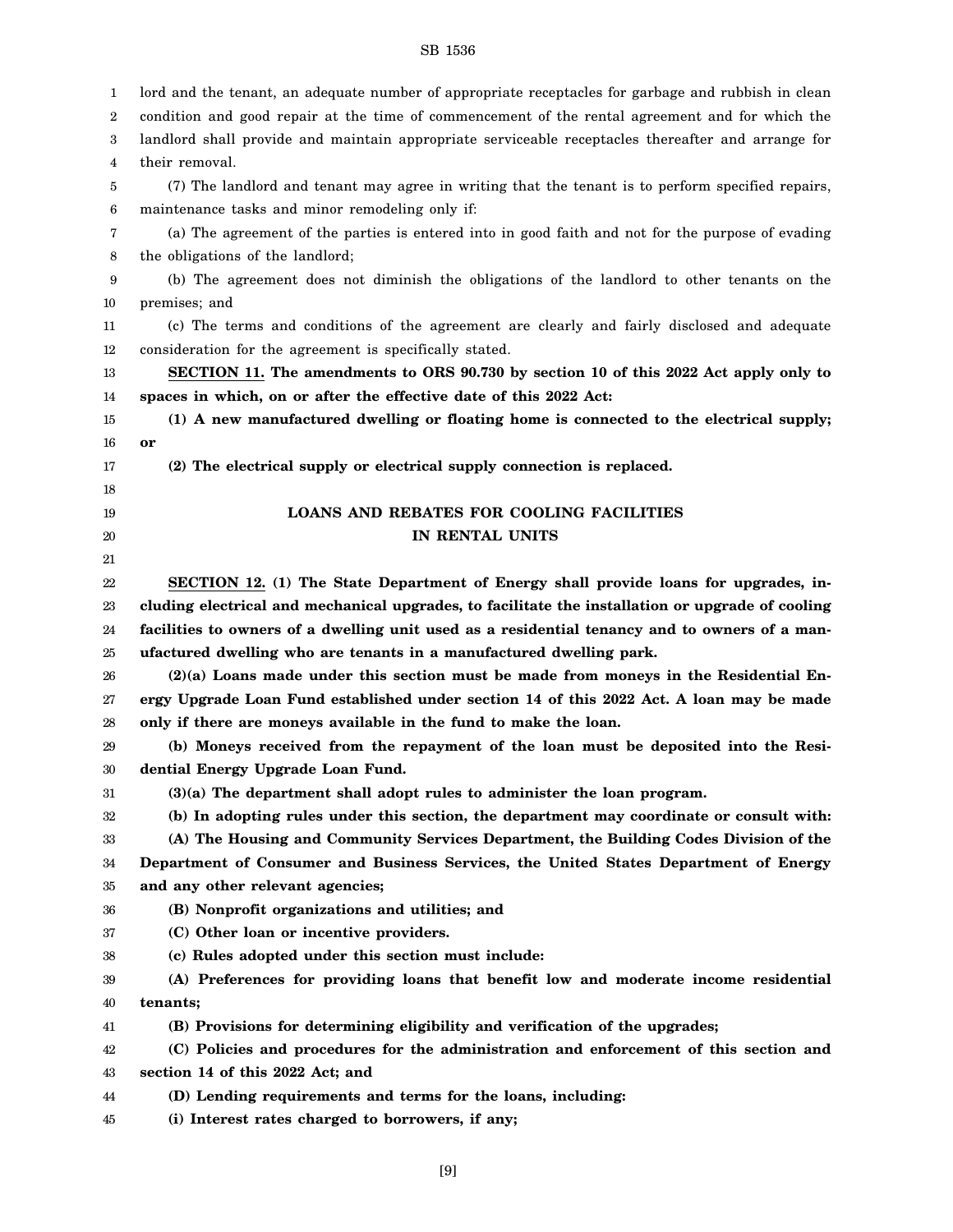1 2 3 4 5 6 7 8 9 10 11 12 13 14 15 16 17 18 19 20 21 22 23 24 25 26 27 28 29 30 31 32 33 34 35 36 37 38 39 40 41 42 43 **(ii) Repayment requirements; (iii) Loan forgiveness opportunities, if any; and (iv) The remedies of the State Department of Energy upon transfer of the dwelling or upon default under the loan. SECTION 13. (1) The State Department of Energy shall provide rebates for the purchase or installation of air-source or ground-source heat pumps to owners of a dwelling unit used as a residential tenancy and to owners of a manufactured dwelling or recreational vehicle who rent a space in a manufactured dwelling or recreational vehicle park. (2)(a) Rebates available under this section may only be claimed by a contractor that installs a heat pump for the owner of a residential dwelling unit in Oregon. A contractor that claims a rebate under this section must use the full amount of the rebate to reduce the net cost to the customer of the purchase or installation of the heat pump for which the rebate is issued. (b) The amount that may be claimed as a rebate under this section may not exceed 60 percent of the purchase price of the heat pump. (c) To be eligible to claim a rebate on behalf of a customer under this section, a contractor that installs a heat pump must, at the time of the installation: (A) Hold any license, bond, insurance or permit required to sell and install the heat pump; (B) Demonstrate a history of compliance with the rules and other requirements of the Construction Contractors Board, the Bureau of Labor and Industries and the Workers' Compensation Division and the Occupational Safety and Health Division of the Department of Consumer and Business Services; and (C) Meet any other certification requirements set forth in rules adopted by the State Department of Energy. (3) To claim a rebate under this section, a contractor must: (a) Before installing a heat pump, apply to the department to reserve a rebate on behalf of the customer for whom the heat pump will be installed. (b) After installing the heat pump, verify the purchase and installation of the heat pump on a form provided by the department that must contain: (A) The location of the heat pump; (B) A description of the heat pump; (C) Evidence that the contractor is eligible to claim a rebate under subsection (2)(c) of this section; (D) A statement signed by both the contractor and the customer for whom the heat pump is installed that the customer has received the full value of the rebate as a reduction in the net cost of the purchase and installation of the heat pump and that the rebate was clearly reflected on an invoice provided to the customer; (E) The projected energy savings from the installation of the heat pump; and (F) Any other information that the department determines is necessary. (4) Rebates made under this section must be made from moneys in the Residential Heat Pump Rebate Fund established under section 15 of this 2022 Act. A rebate may be made only if there are moneys available in the fund to make the rebate.**

44 45 **(5) Pursuant to the procedures for a contested case under ORS chapter 183, the department may:**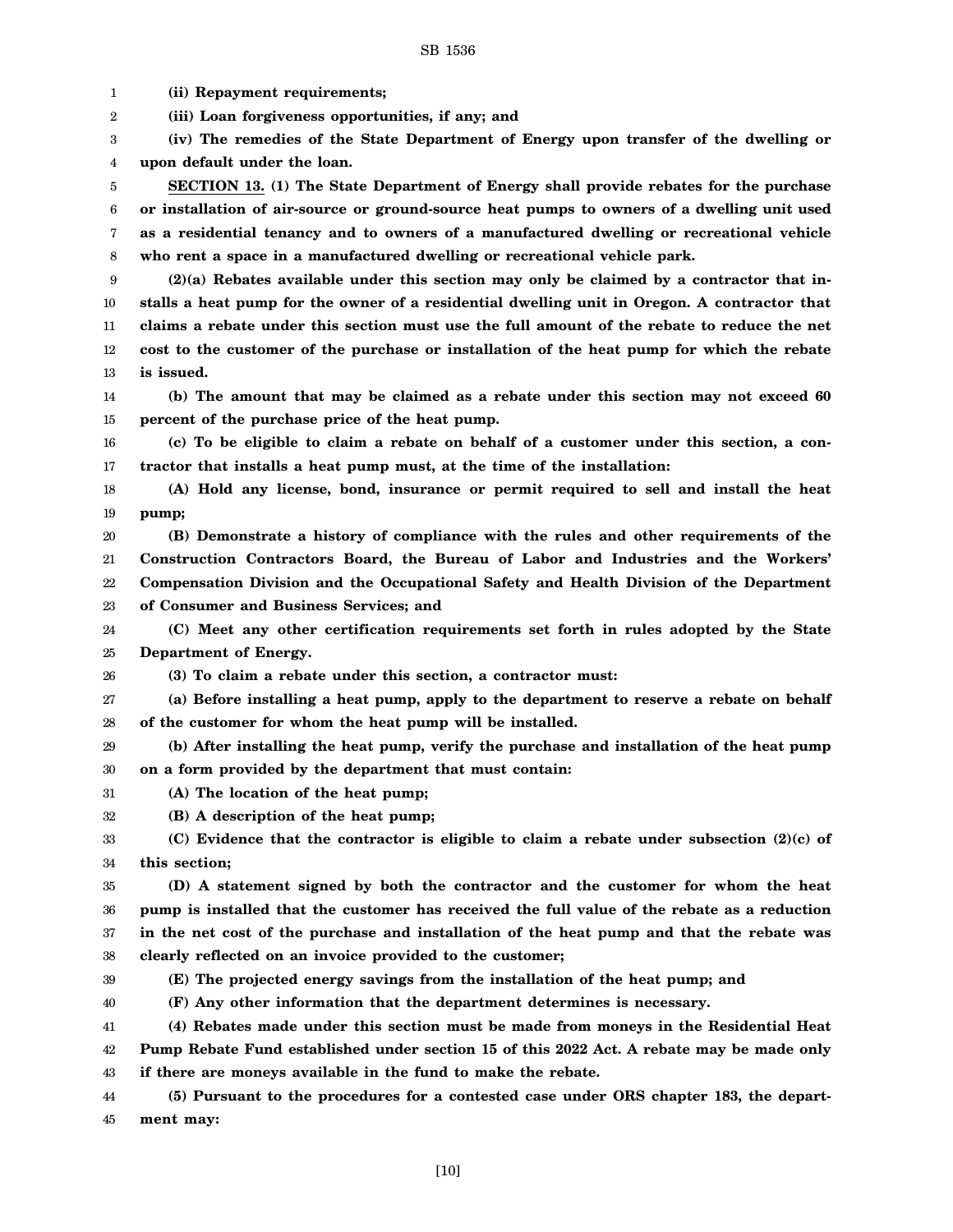| 1                | (a) Deny or revoke a contractor's eligibility to claim a rebate on behalf of a customer      |
|------------------|----------------------------------------------------------------------------------------------|
| $\boldsymbol{2}$ | under this section if the department finds that:                                             |
| 3                | (A) The contractor's eligibility was obtained by fraud or misrepresentation by the con-      |
| 4                | tractor;                                                                                     |
| 5                | (B) The contractor's performance for installation of heat pumps does not meet industry       |
| 6                | standards; or                                                                                |
| 7                | (C) The contractor has misrepresented to customers either the program established un-        |
| 8                | der this section or the nature or quality of the heat pumps for which rebates are available. |
| 9                | (b) Revoke a rebate or a portion of a rebate made under this section if the department       |
| 10               | finds that:                                                                                  |
| 11               | (A) The rebate was obtained by fraud or misrepresentation; or                                |
| 12               | (B) The rebate was obtained by mistake or miscalculation.                                    |
| 13               | $(6)(a)$ The department may adopt rules to administer the rebate program.                    |
| 14               | (b) In adopting rules under this section, the department may coordinate or consult with:     |
| 15               | (A) The Housing and Community Services Department, the Building Codes Division of the        |
| 16               | Department of Consumer and Business Services and any other relevant state agencies;          |
| 17               | (B) Nonprofit organizations and utilities; and                                               |
| 18               | (C) Other loan or incentive providers.                                                       |
| 19               | (c) Rules adopted under this section may include:                                            |
| 20               | (A) Preferences for providing rebates that benefit low and moderate income residential       |
| 21               | tenants;                                                                                     |
| 22               | (B) Preferences for providing rebates to support heat pumps with superior energy effi-       |
| 23               | ciency;                                                                                      |
| 24               | (C) Provisions for determining eligibility and verification of heat pumps; and               |
| 25               | (D) Policies and procedures for the administration and enforcement of this section and       |
| 26               | section 15 of this 2022 Act, which may include policies and procedures for audits and in-    |
| 27               | spections.                                                                                   |
| 28               | SECTION 14. (1) The Residential Energy Upgrade Loan Fund is established in the State         |
| 29               | Treasury, separate and distinct from the General Fund. Moneys in the Residential Energy      |
| 30               | Upgrade Loan Fund consist of:                                                                |
| 31               | (a) Amounts donated to the fund;                                                             |
| 32               | (b) Amounts appropriated or otherwise transferred to the fund by the Legislative As-         |
| 33               | sembly;                                                                                      |
| 34               | (c) Loan repayments deposited into the fund under section 12 $(2)(b)$ of this 2022 Act; and  |
| 35               | (d) Other amounts deposited into the fund from any public or private source.                 |
| 36               | (2) Moneys in the fund are continuously appropriated to the State Department of Energy       |
| 37               | to be used to provide loans under section 12 of this 2022 Act and to pay the costs and ex-   |
| 38               | penses of the department related to the administration and implementation of this section    |
| 39               | and section 12 of this 2022 Act.                                                             |
| 40               | (3) In each calendar year, of the moneys available for issuing loans for heat pumps from     |
| 41               | the fund:                                                                                    |
| 42               | (a) 25 percent must be reserved for loans for affordable housing providers.                  |
| 43               | (b) 10 percent must be reserved for loans for owners of units occupied by households         |
| 44               | whose income is less than 80 percent of the area median income.                              |
| 45               | SECTION 15. (1) The Residential Heat Pump Rebate Fund is established in the State            |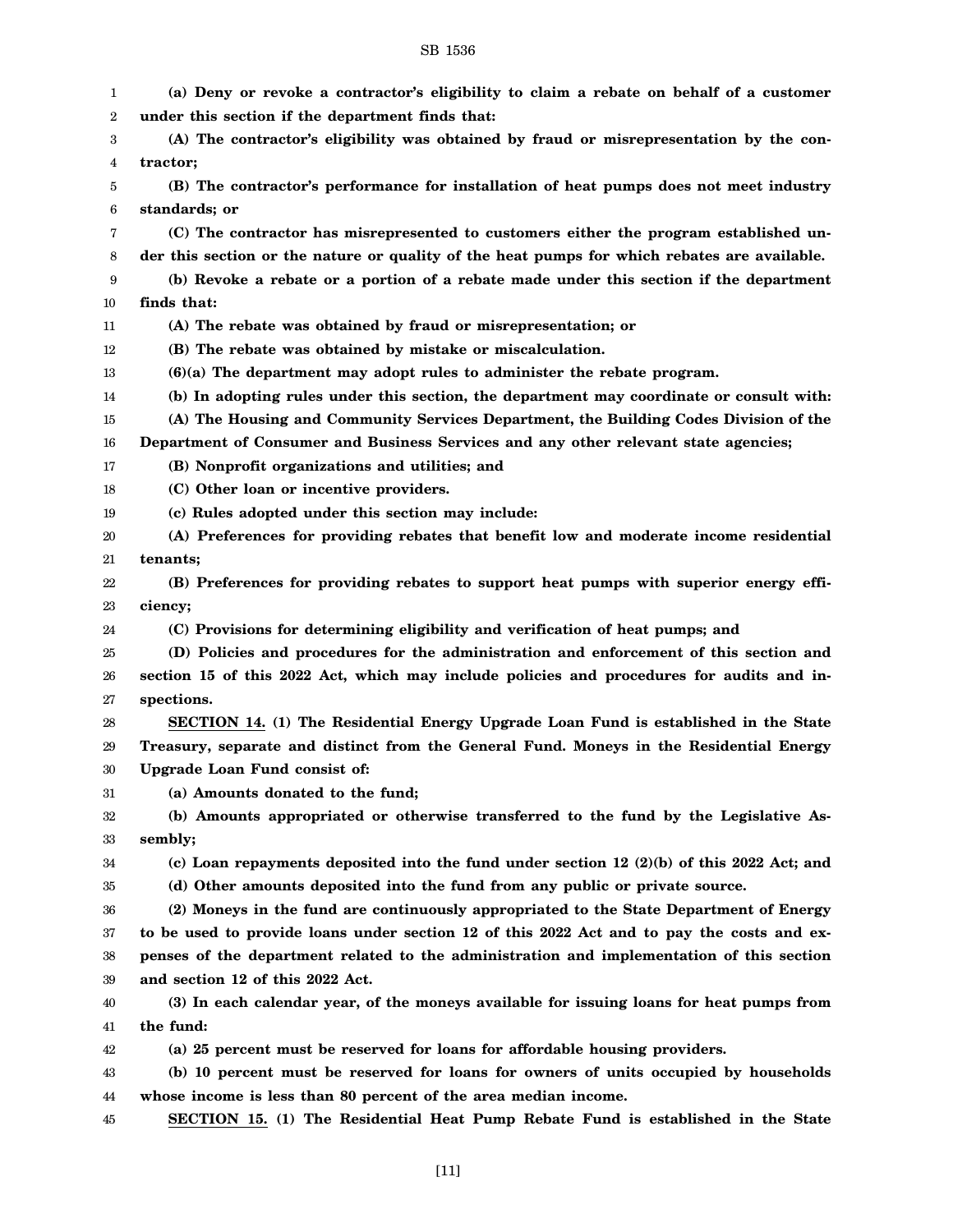| 1                | Treasury, separate and distinct from the General Fund. Moneys in the Residential Heat                                                                                                      |
|------------------|--------------------------------------------------------------------------------------------------------------------------------------------------------------------------------------------|
| $\boldsymbol{2}$ | Pump Rebate Fund consist of:                                                                                                                                                               |
| 3                | (a) Amounts donated to the fund;                                                                                                                                                           |
| 4                | (b) Amounts appropriated or otherwise transferred to the fund by the Legislative As-                                                                                                       |
| 5                | sembly; and                                                                                                                                                                                |
| 6                | (c) Other amounts deposited into the fund from any public or private source.                                                                                                               |
| 7                | (2) Moneys in the fund are continuously appropriated to the State Department of Energy                                                                                                     |
| 8                | to be used to issue rebates under section 13 of this 2022 Act and to pay the costs and ex-                                                                                                 |
| 9                | penses of the department related to the administration and implementation of this section                                                                                                  |
| 10               | and section 13 of this 2022 Act.                                                                                                                                                           |
| 11               | (3) In each calendar year, of the moneys available for issuing rebates for heat pumps                                                                                                      |
| 12               | from the fund:                                                                                                                                                                             |
| 13               | (a) 25 percent must be reserved for rebates for affordable housing providers.                                                                                                              |
| 14               | (b) 10 percent must be reserved for rebates for owners of units occupied by households                                                                                                     |
| 15               | whose income is less than 80 percent of the area median income.                                                                                                                            |
| 16               | SECTION 16. In addition to and not in lieu of any other appropriation, there is appro-                                                                                                     |
| 17               | priated to the State Department of Energy, for the biennium ending June 30, 2023, out of the                                                                                               |
| 18               | <b>General Fund:</b>                                                                                                                                                                       |
| 19               | (1) The amount of \$10,000,000 for deposit into the Residential Heat Pump Rebate Fund                                                                                                      |
| 20               | established under section 15 of this 2022 Act; and                                                                                                                                         |
| 21               | (2) The amount of \$5,000,000 for deposit into the Residential Energy Upgrade Loan Fund                                                                                                    |
| 22               | established under section 14 of this 2022 Act.                                                                                                                                             |
| 23               | SECTION 17. (1) Sections 13 and 15 of this 2022 Act are repealed on January 2, 2025.                                                                                                       |
| 24               | (2) On the date of repeal under subsection (1) of this section, any moneys in the Resi-                                                                                                    |
| 25               | dential Heat Pump Rebate Fund that are unexpended, unobligated and not subject to any                                                                                                      |
| 26               | conditions are transferred to the Residential Energy Upgrade Loan Fund.                                                                                                                    |
| 27               |                                                                                                                                                                                            |
| 28               | LANDLORD PROPOSALS FOR IMPLEMENTING                                                                                                                                                        |
| 29               | <b>COOLING STRATEGIES</b>                                                                                                                                                                  |
| 30               |                                                                                                                                                                                            |
| 31               | SECTION 18. Sections 19 and 20 of this 2022 Act are added to and made a part of ORS                                                                                                        |
| 32               | chapter 458.                                                                                                                                                                               |
| 33               | SECTION 19. (1) On or before December 31, 2024, each landlord who manages a building                                                                                                       |
| 34               | with more than five residential dwelling units or who manages a manufactured dwelling park                                                                                                 |
| 35               | shall submit to the Housing and Community Services Department a proposal for implement-                                                                                                    |
| 36               | ing a cooling strategy for each building or park managed by the landlord.                                                                                                                  |
| 37               | (2) The proposal should include:                                                                                                                                                           |
| 38               | (a) The type of building or park;                                                                                                                                                          |
| 39               | (b) The location of the building or park;                                                                                                                                                  |
| 40               | (c) The number of rental units or rented spaces;                                                                                                                                           |
| 41               | (d) The number of rental units, including manufactured dwellings owned by the landlord,                                                                                                    |
| 42               | that are not cooled by devices or services provided by the landlord;                                                                                                                       |
| 43               | (e) The types of cooling devices, technologies or services that the landlord has considered<br>installing in the building or park to upgrade the cooling service to the dwelling or common |
| 44               | areas, including central air conditioning, packaged terminal air conditioners, ducted,                                                                                                     |
| 45               |                                                                                                                                                                                            |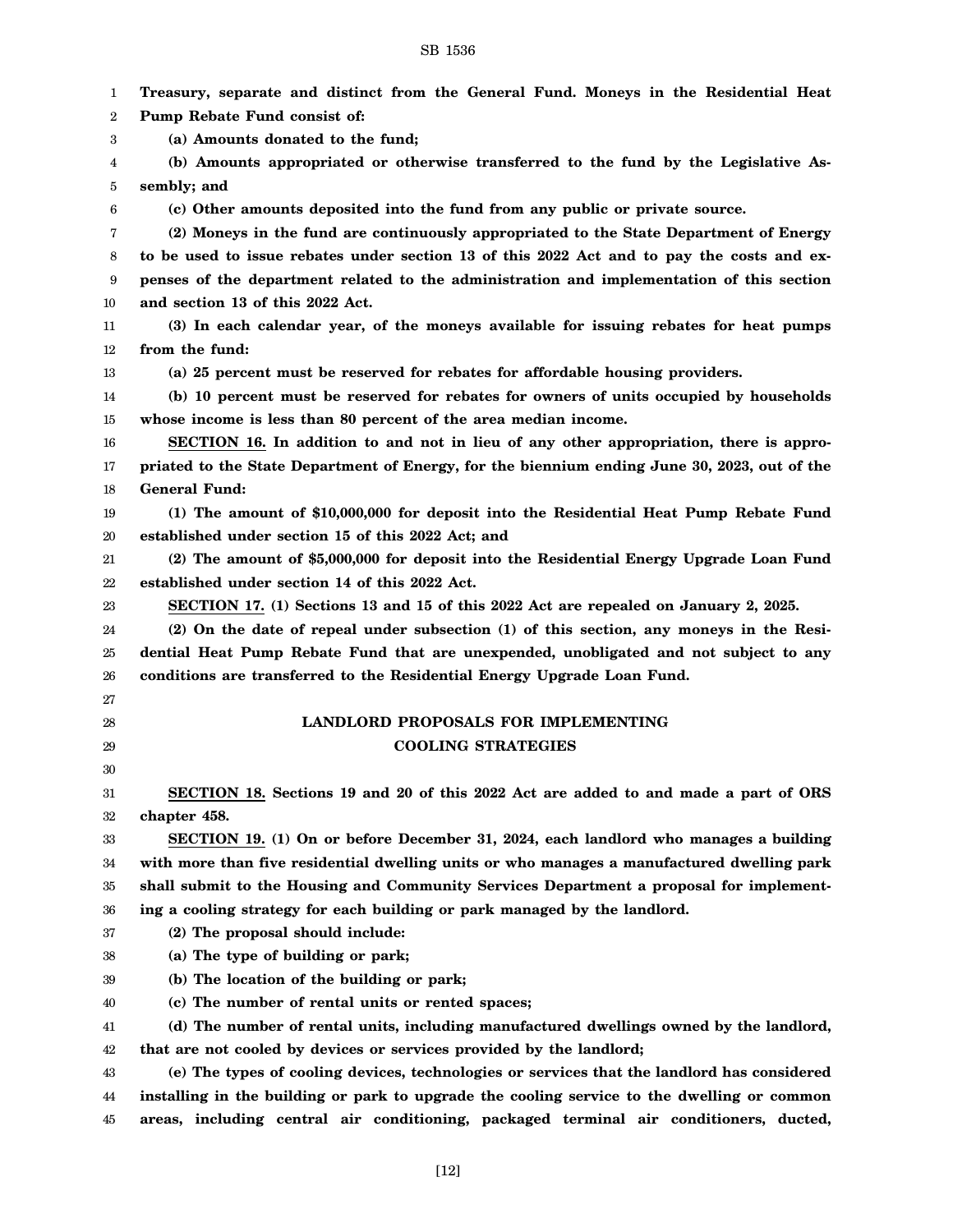1 2 3 4 5 6 7 8 9 10 11 12 13 14 15 16 17 18 19 20 21 22 23 24 25 26 27 28 29 30 31 32 33 34 35 36 37 38 39 40 41 42 43 44 45 **ductless, or ground source condenser or heat pump units, or hybrid, geothermal, or other emerging technologies; (f) The estimated costs of the upgrades; and (g) The known barriers to completing the upgrades, including location, regulatory, structural, electrical, mechanical or financial. (3) The department shall prescribe the form and format of the proposal under this section. (4) No later than September 15, 2025, the department shall provide a report to an appropriate interim committee of the Legislative Assembly in the manner provided in ORS 192.245 on the aggregate information provided by landlords under this section. SECTION 20. (1) The Housing and Community Services Department shall provide technical assistance to residential landlords seeking to acquire cooling technologies and devices. (2) The State Department of Energy and the Building Codes Division of the Department of Consumer and Business Services shall assist the Housing and Community Services Department in providing technical assistance under this section. (3) The department may contract with third parties to provide technical assistance under this section. SECTION 21. In addition to and not in lieu of any other appropriation, there is appropriated to the Housing and Community Services Department, for the biennium ending June 30, 2023, out of the General Fund, the amount of \$700,000, to perform the duties of the department under sections 19 and 20 of this 2022 Act. SECTION 22. Section 19 of this 2022 Act is repealed on January 2, 2026. WARMING AND COOLING SHELTERS SECTION 23.** ORS 431A.410 is amended to read: 431A.410. (1) As used in this section, "smoke filtration system" means an air filtration system capable of removing particulates and other harmful components of wildfire smoke in a public building. (2) In consultation and coordination with the Oregon Health Authority, the Department of Human Services shall establish and implement a grant program that allows local governments to: (a) Establish emergency [*clean air*] shelters **for clean air, warming or cooling**. (b) Equip public buildings with**: (A)** Smoke filtration systems so the public buildings may serve as cleaner air spaces during wildfire smoke and other poor air quality events. **(B) Warming or cooling facilities so the public buildings may serve as temperate spaces during dangerously hot or cold conditions.** (3) The department shall require grantees to provide access to the [*clean air*] shelters at no charge. **SECTION 24.** ORS 431A.412 is amended to read: 431A.412. The Department of Human Services is the lead state agency for clean air**, warming and cooling** shelter operations. The department shall: (1) Consult and collaborate with the Oregon Health Authority to align practices for voluntary evacuations and emergency sheltering operations. (2) Coordinate with the authority in setting priorities for awarding grants described in ORS